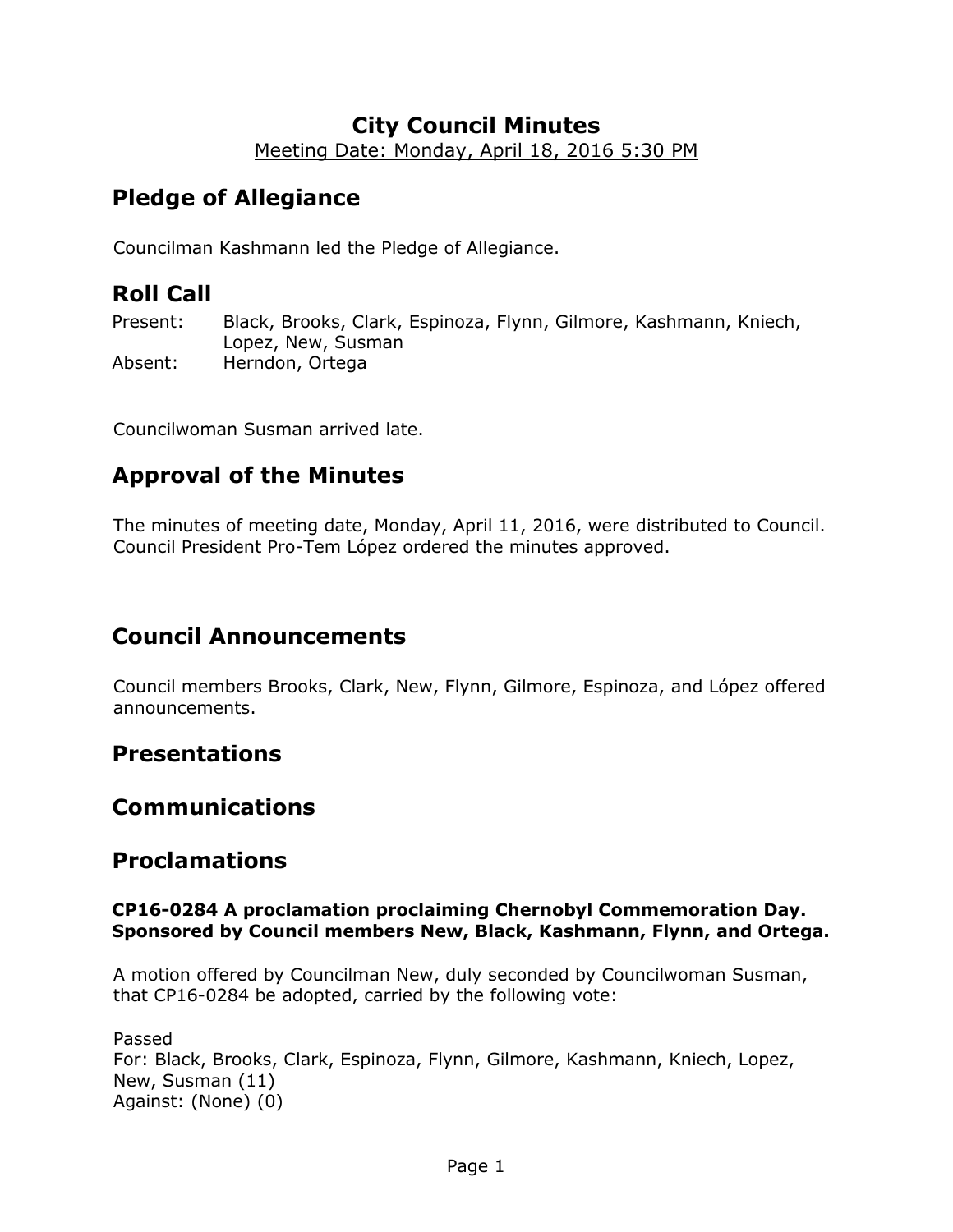Absent: Herndon, Ortega (2) Abstain: (None) (0)

# **Resolutions**

The Council Secretary read the following resolutions by titles.

## **Governance & Charter Review**

#### **CR16-0228 A resolution approving the mayoral appointments to the Denver Asian Pacific-American Commission. (GOVERNANCE & CHARTER REVIEW)**

A motion offered by Councilman Kashmann, duly seconded by Councilman Clark, that CR16-0228, CR16-0226, CR16-0227, and CR16-0232 be adopted en bloc, carried by the following vote:

Passed For: Black, Brooks, Clark, Espinoza, Flynn, Gilmore, Kashmann, Kniech, Lopez, New, Susman (11) Against: (None) (0) Absent: Herndon, Ortega (2) Abstain: (None) (0)

## **Infrastructure & Culture**

## **CR16-0226 A resolution granting a revocable permit to Denver Bike Sharing to encroach into the right-of-way at 1651 Wynkoop Street. (INFRASTRUCTURE & CULTURE)**

A motion offered by Councilman Kashmann, duly seconded by Councilman Clark, that CR16-0228, CR16-0226, CR16-0227, and CR16-0232 be adopted en bloc, carried by the following vote:

Passed For: Black, Brooks, Clark, Espinoza, Flynn, Gilmore, Kashmann, Kniech, Lopez, New, Susman (11) Against: (None) (0) Absent: Herndon, Ortega (2) Abstain: (None) (0)

## **CR16-0227 A resolution approving a Second Amendment to Lease Agreement with Outward Bound, Inc., for property known as Camp Rollandet located at 5161 Sheridan Blvd. (IINFRASTRUCTURE & CULTURE)**

A motion offered by Councilman Kashmann, duly seconded by Councilman Clark,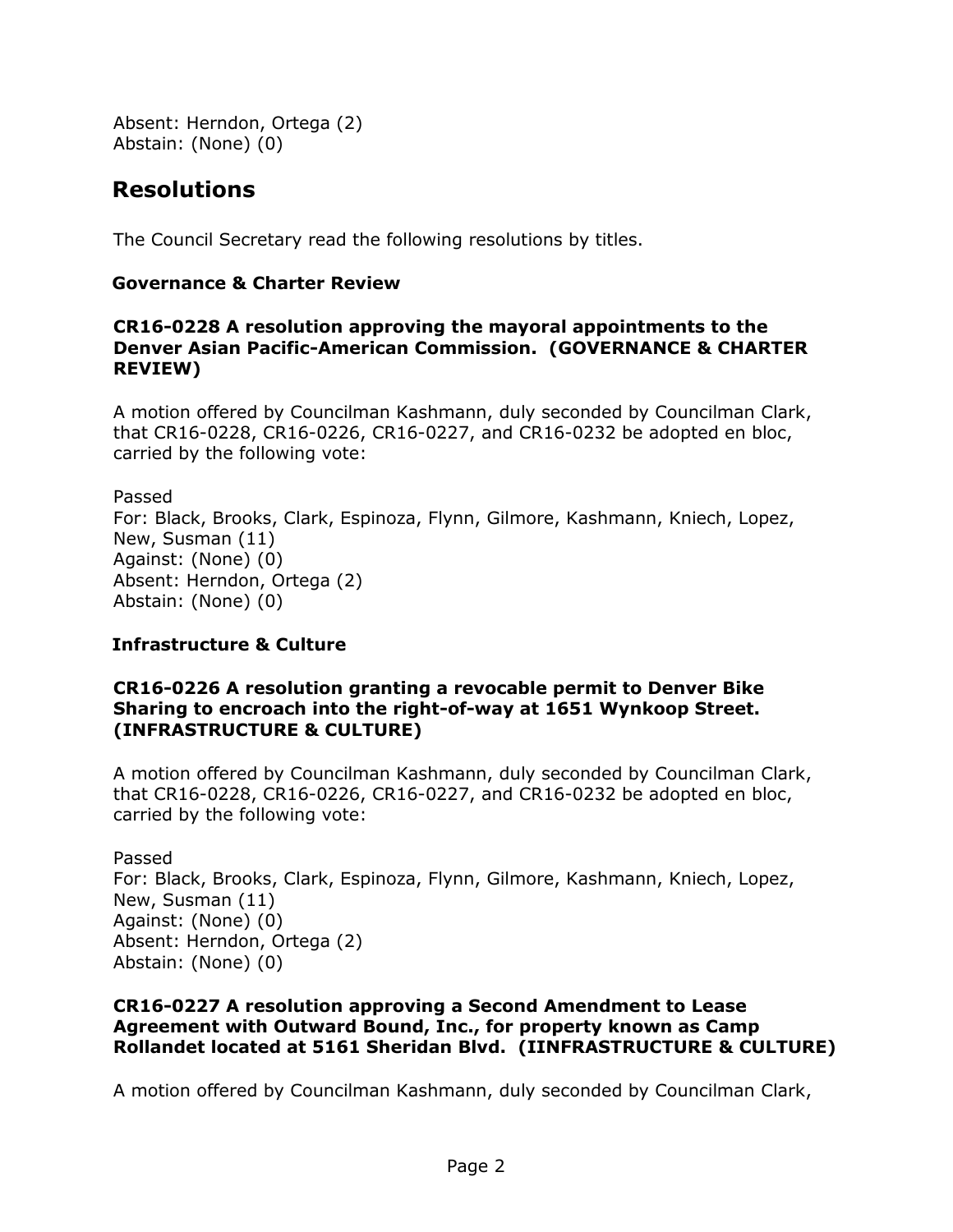that CR16-0228, CR16-0226, CR16-0227, and CR16-0232 be adopted en bloc, carried by the following vote:

Passed For: Black, Brooks, Clark, Espinoza, Flynn, Gilmore, Kashmann, Kniech, Lopez, New, Susman (11) Against: (None) (0) Absent: Herndon, Ortega (2) Abstain: (None) (0)

## **Safety & Well-being**

#### **CR16-0231 A resolution approving a proposed Loan Agreement between the City and County of Denver and Mental Health Center of Denver to provide financing to construct a 60-unit affordable rental housing project located at 1601 S. Federal Blvd. (SAFETY & WELL-BEING)**

A motion offered by Councilman Kashmann, duly seconded by Councilwoman Susman, that CB16-0231 be adopted, carried by the following vote:

Passed For: Black, Brooks, Clark, Gilmore, Kniech, Lopez, New, Susman (8) Against: Espinoza, Flynn, Kashmann (3) Absent: Herndon, Ortega (2) Abstain: (None) (0)

#### **CR16-0232 A resolution approving a proposed Third Amendatory Agreement between the City and County of Denver and Denver Health and Hospital Authority. (BUSINESS DEVELOPMENT)**

A motion offered by Councilman Kashmann, duly seconded by Councilman Clark, that CR16-0228, CR16-0226, CR16-0227, and CR16-0232 be adopted en bloc, carried by the following vote:

Passed For: Black, Brooks, Clark, Espinoza, Flynn, Gilmore, Kashmann, Kniech, Lopez, New, Susman (11) Against: (None) (0) Absent: Herndon, Ortega (2) Abstain: (None) (0)

# **Bills for Introduction**

The Council Secretary read the following bills by titles. Council President Pro-Tem López announced that all other bills on introduction are ordered published.

## **Business Development**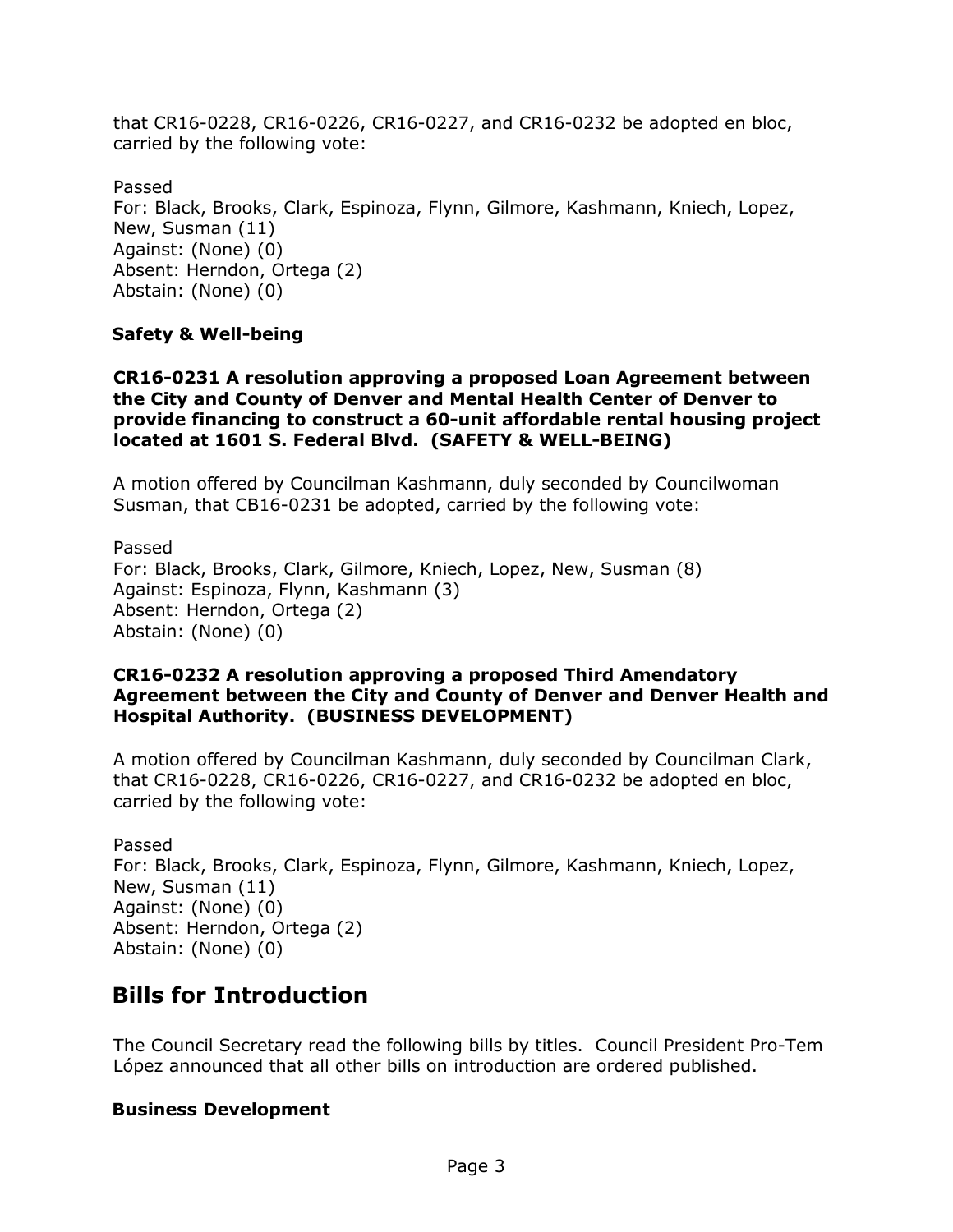#### **CB16-0224 A bill for an Ordinance amending Chapter 5 of the Denver Revised Municipal Code - AIRPORT AND AIRCRAFT, Article II. - OPERATION OF DENVER MUNICIPAL AIRPORT SYSTEM, Sec. 5-18. - Private designing, planning, construction, reconstruction and remodeling. (BUSINESS DEVELOPMENT)**

A motion offered by Council President Pro-Tem Lopez, duly seconded by Councilman Kashmann, that CB16-0224, CB16-0225, CB16-0205, CB16-0154, CB16-0229, CB16-0230, CB16-0184, CB16-0216, and CB16-0293 be ordered published en bloc, carried by the following vote:

Passed

For: Black, Brooks, Clark, Espinoza, Flynn, Gilmore, Kashmann, Kniech, Lopez, New, Susman (11) Against: (None) (0) Absent: Herndon, Ortega (2) Abstain: (None) (0)

#### **CB16-0225 A bill for an Ordinance amending Chapter 5 of the Denver Revised Municipal Code - AIRPORT AND AIRCRAFT, with the addition of Article IV. LIMITATIONS ON DEVELOPMENT WITHIN THE AIRPORT INFLUENCE OVERLAY DISTRICT, Sec. 5-37. Airport Influence District. (BUSINESS DEVELOPMENT)**

A motion offered by Council President Pro-Tem Lopez, duly seconded by Councilman Kashmann, that CB16-0224, CB16-0225, CB16-0205, CB16-0154, CB16-0229, CB16-0230, CB16-0184, CB16-0216, and CB16-0293 be ordered published en bloc, carried by the following vote:

Passed For: Black, Brooks, Clark, Espinoza, Flynn, Gilmore, Kashmann, Kniech, Lopez, New, Susman (11) Against: (None) (0) Absent: Herndon, Ortega (2) Abstain: (None) (0)

## **Governance & Charter Review**

**CB16-0205 A bill for an ordinance amending the classification and pay plan for employees in the Career Service and for certain employees not in the Career Service. (GOVERNANCE & CHARTER REVIEW)**

A motion offered by Council President Pro-Tem Lopez, duly seconded by Councilman Kashmann, that CB16-0224, CB16-0225, CB16-0205, CB16-0154, CB16-0229, CB16-0230, CB16-0184, CB16-0216, and CB16-0293 be ordered published en bloc, carried by the following vote: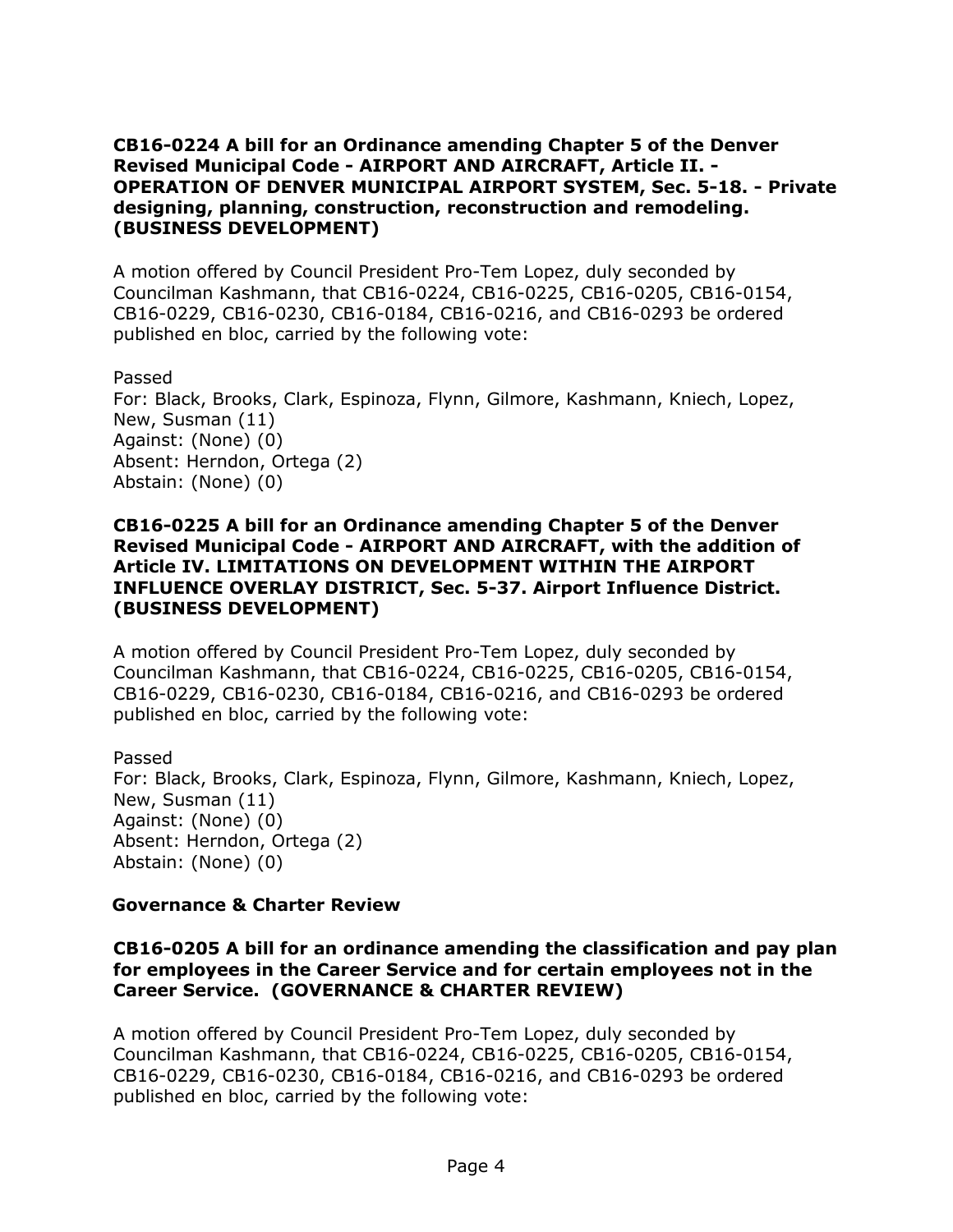Passed For: Black, Brooks, Clark, Espinoza, Flynn, Gilmore, Kashmann, Kniech, Lopez, New, Susman (11) Against: (None) (0) Absent: Herndon, Ortega (2) Abstain: (None) (0)

### **Infrastructure & Culture**

#### **CB16-0154 A bill for an Ordinance approving an Agreement with the State of Colorado, Department of Transportation for a major road construction project, known as I-25/Santa Fe & Alameda Avenue Interchange Project. (INFRASTRUCTURE & CULTURE)**

A motion offered by Council President Pro-Tem Lopez, duly seconded by Councilman Kashmann, that CB16-0224, CB16-0225, CB16-0205, CB16-0154, CB16-0229, CB16-0230, CB16-0184, CB16-0216, and CB16-0293 be ordered published en bloc, carried by the following vote:

Passed For: Black, Brooks, Clark, Espinoza, Flynn, Gilmore, Kashmann, Kniech, Lopez, New, Susman (11) Against: (None) (0) Absent: Herndon, Ortega (2) Abstain: (None) (0)

#### **CB16-0229 A bill for an ordinance approving a proposed Contract between the City and County of Denver and Colorado Department of Transportation for ongoing maintenance of Signs and Pavement Markings on State Highways. (INFRASTRUCTURE & CULTURE)**

A motion offered by Council President Pro-Tem Lopez, duly seconded by Councilman Kashmann, that CB16-0224, CB16-0225, CB16-0205, CB16-0154, CB16-0229, CB16-0230, CB16-0184, CB16-0216, and CB16-0293 be ordered published en bloc, carried by the following vote:

Passed For: Black, Brooks, Clark, Espinoza, Flynn, Gilmore, Kashmann, Kniech, Lopez, New, Susman (11) Against: (None) (0) Absent: Herndon, Ortega (2) Abstain: (None) (0)

**CB16-0230 A bill for an ordinance approving a proposed Contract between the City and County of Denver and Colorado Department of Transportation (CDOT) for funding to reimburse the City for costs associated with the**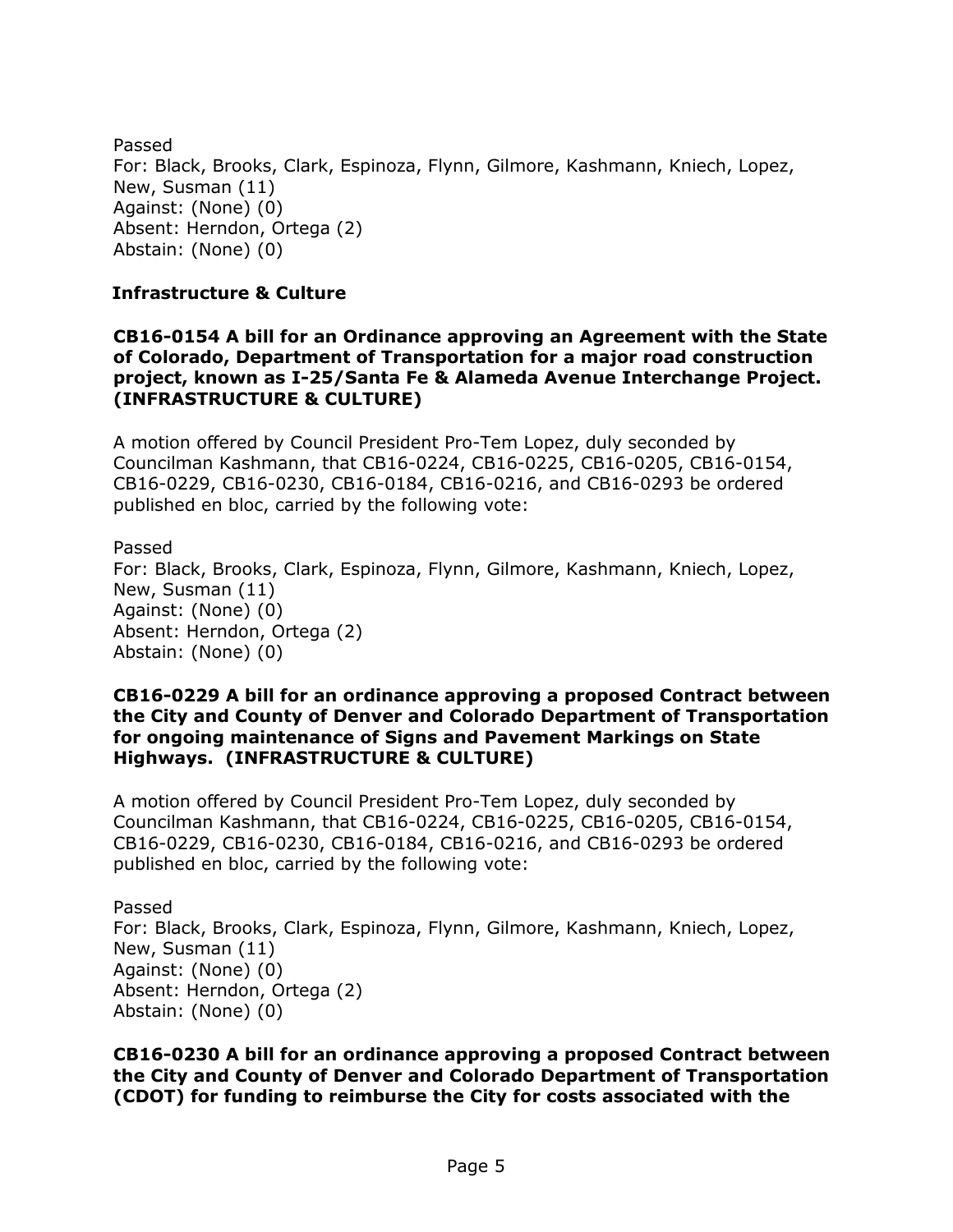#### **ongoing maintenance of Traffic Signals on State Highways within the City and County of Denver. (INFRASTRUCTURE & CULTURE)**

A motion offered by Council President Pro-Tem Lopez, duly seconded by Councilman Kashmann, that CB16-0224, CB16-0225, CB16-0205, CB16-0154, CB16-0229, CB16-0230, CB16-0184, CB16-0216, and CB16-0293 be ordered published en bloc, carried by the following vote:

Passed For: Black, Brooks, Clark, Espinoza, Flynn, Gilmore, Kashmann, Kniech, Lopez, New, Susman (11) Against: (None) (0) Absent: Herndon, Ortega (2) Abstain: (None) (0)

## **Neighborhoods & Planning**

## **CB16-0184 A bill for an ordinance amending the Building and Fire Code of the City and County of Denver. (NEIGHBORHOODS AND PLANNING)**

A motion offered by Council President Pro-Tem Lopez, duly seconded by Councilman Kashmann, that CB16-0224, CB16-0225, CB16-0205, CB16-0154, CB16-0229, CB16-0230, CB16-0184, CB16-0216, and CB16-0293 be ordered published en bloc, carried by the following vote:

Passed For: Black, Brooks, Clark, Espinoza, Flynn, Gilmore, Kashmann, Kniech, Lopez, New, Susman (11) Against: (None) (0) Absent: Herndon, Ortega (2) Abstain: (None) (0)

#### **CB16-0216 A bill for an ordinance changing the zoning classification for 4800 Race Street. (NEIGHBORHOODS AND PLANNING)**

A motion offered by Council President Pro-Tem Lopez, duly seconded by Councilman Kashmann, that CB16-0224, CB16-0225, CB16-0205, CB16-0154, CB16-0229, CB16-0230, CB16-0184, CB16-0216, and CB16-0293 be ordered published en bloc, carried by the following vote:

Passed For: Black, Brooks, Clark, Espinoza, Flynn, Gilmore, Kashmann, Kniech, Lopez, New, Susman (11) Against: (None) (0) Absent: Herndon, Ortega (2) Abstain: (None) (0)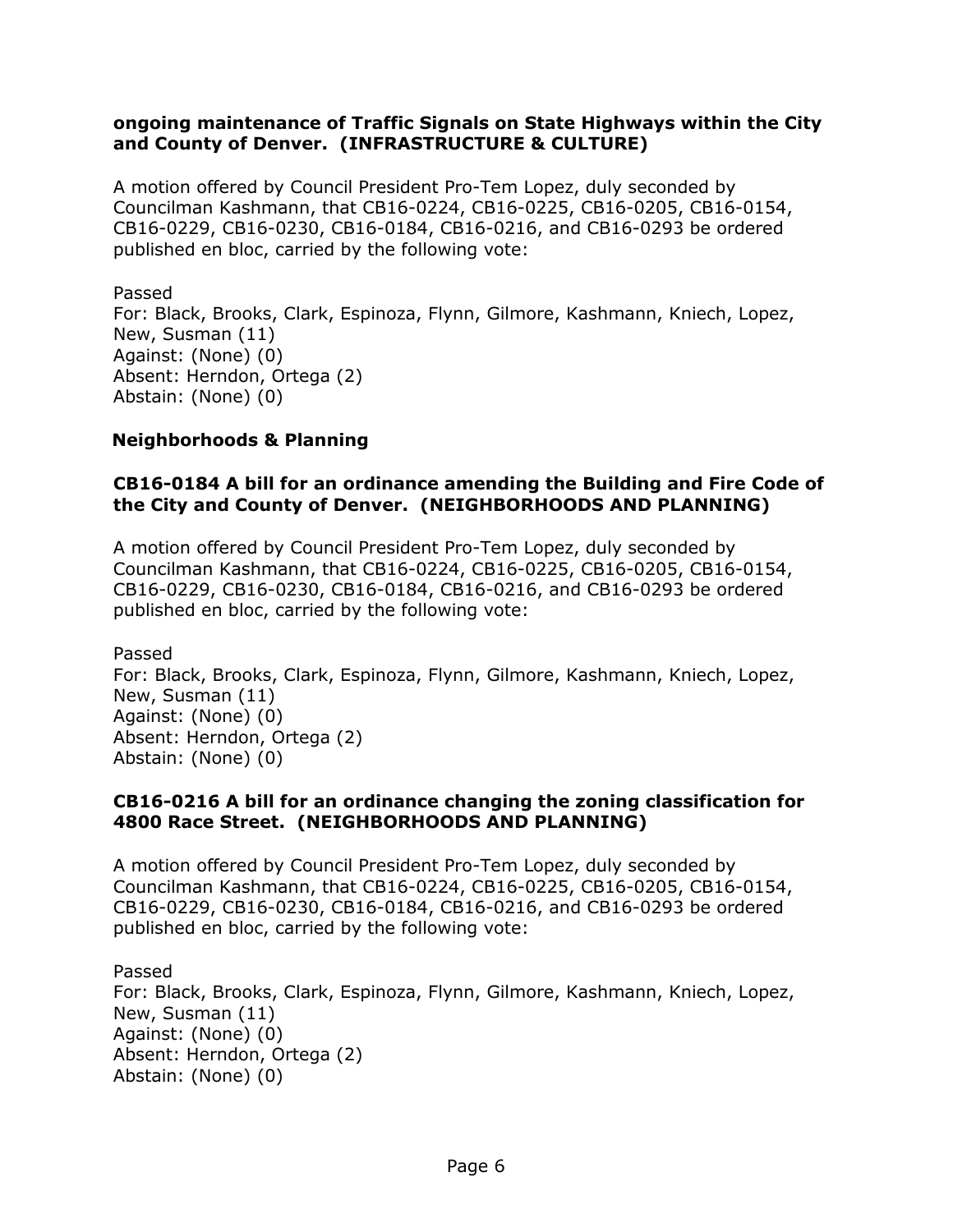#### **Special Issues: Marijuana Moratorium**

**CB16-0291 A bill for an ordinance concerning the licensing of marijuana businesses, amending the Denver Retail Marijuana Code, Article V of Chapter 6, D.R.M.C. and the Denver Medical Marijuana Code, Art. XII of Chapter 24, D.R.M.C. by capping the total number of licensed locations where marijuana cultivation and sales may be permitted in the city, adopting new procedures for the issuance of retail marijuana cultivation and sales licenses, prohibiting the issuance of new medical marijuana cultivation and sales licenses, and adopting other related amendments. (Special Issues: Marijuana Moratorium)**

A motion offered by Councilman Kashmann, duly seconded by Councilwoman Kniech that CB16-0291 be ordered published, was followed by a motion offered by Councilwoman Gilmore, duly seconded by Councilwoman Kniech, that CB16-0291 be amended in the following particulars: On page 6, line 26, add the letter "s" to the word "license." On page 8, line 18, strike the word "stores" and insert "cultivation facilities." Which amendment carried by the following vote:

Passed

For: Black, Brooks, Clark, Espinoza, Flynn, Gilmore, Kashmann, Kniech, Lopez, New, Susman (11) Against: (None) (0) Absent: Herndon, Ortega (2) Abstain: (None) (0)

A motion offered by Councilman Espinoza, duly seconded by Councilwoman Kniech, that CB16-0291 be amended in the following particulars: On page 15, after line 6, add new Sections 14 and 15 after the word 2015: Section 14. That section 6-210, D.R.M.C. shall be amended by adding the language underlined, to read as follows: Sec. 6-210. - Licensing requirements - provisions applicable to all licenses. (b) Application forms and supplemental materials. All applications for local licensing shall be made upon forms provided by the director and shall include such supplemental materials as required by this article V, the Colorado Retail Marijuana Code and rules adopted pursuant thereto, including by way of example: proof of possession of the licensed premises, disclosures related to ownership of the proposed business, fingerprints of the applicants, building plans, floor plans designating the proposed licensed premises outlined in red, and security plans, and a community engagement plan that includes, at minimum, the following information: (1) The name, telephone number, and email address of the person affiliated with the applicant who is responsible for neighborhood outreach and engagement; (2) The names of all Registered Neighborhood Organizations whose boundaries encompass the location of the proposed licensed premises, and a statement that the applicant shall contact the Registered Neighborhood Organizations prior to commencing operations; (3) An outreach plan to contact and engage residents and businesses in the local neighborhoods where any license is located; (4) A detailed description of any plan to create positive impacts in the neighborhoods where the licensed premises are located, which may include by way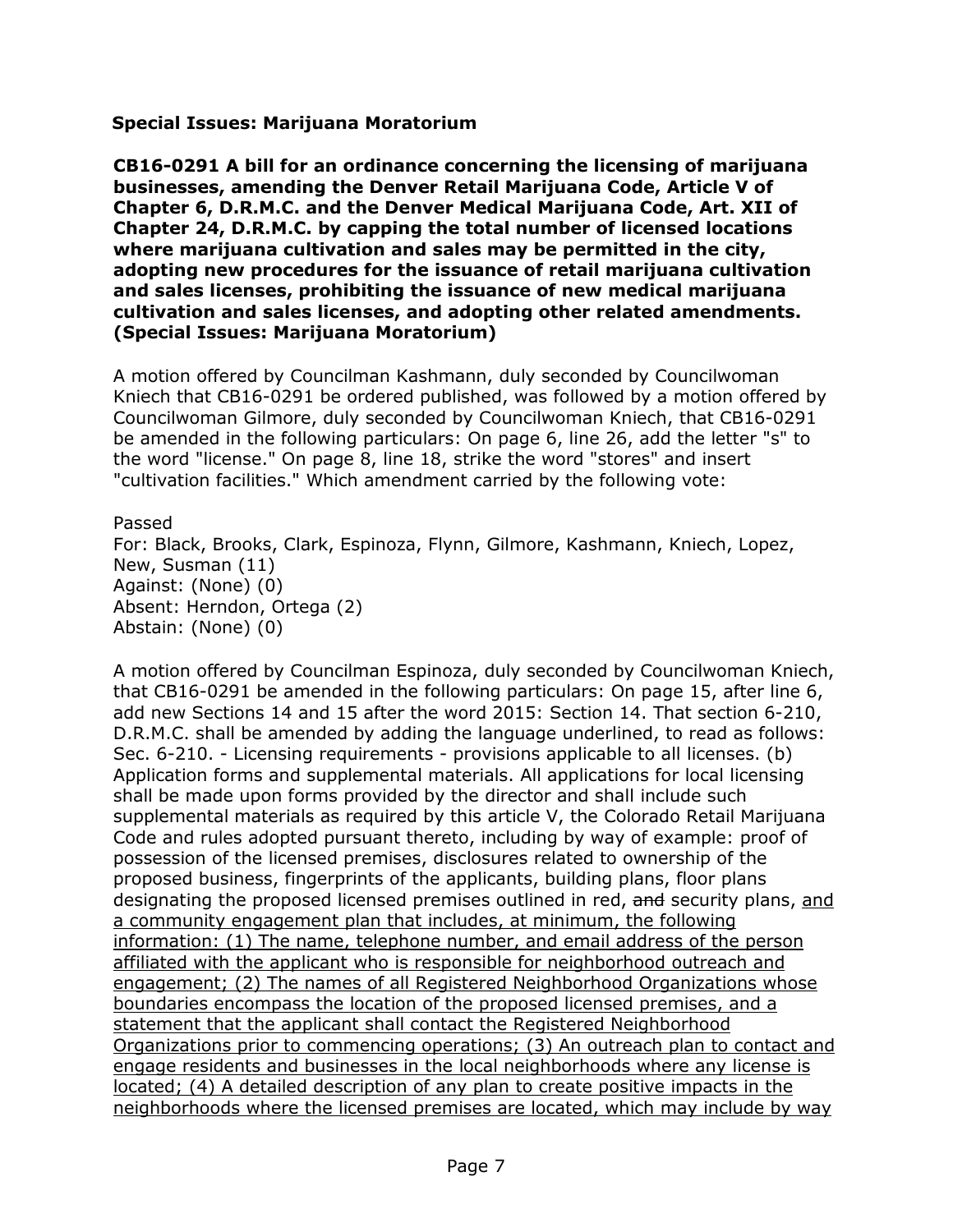of example, participation in community service, volunteer service, and active promotion of any local neighborhood plans; (5) Written policies and procedures to timely address any concerns or complaints expressed by residents and businesses within the neighborhood surrounding the licensed premises. (6) Written policies and procedures designed to promote and encourage full participation in the regulated marijuana industry by people from communities that have previously been disproportionately harmed by marijuana prohibition and enforcement in order to positively impact those communities. To the extent any of the foregoing supplemental materials have been included with the applicant's state license application and forwarded to the city by the state licensing authority, the director may rely upon the information forwarded from the state without requiring resubmittal of the same materials in conjunction with the local license application. The director may, at the director's discretion, require additional documentation associated with the application, including additional requirements for any community engagement plan, as may be necessary to enforce the requirements of the Colorado Retail Marijuana Code and this article V. On page 15, line 11, add a new Section 15 to the Council Bill and renumber succeeding sections accordingly: Section 15. That section 6-218, D.R.M.C. shall be amended by adding a new subsection (f) underlined, to read as follows: (f) All applications for renewal of any license shall include a community engagement plan as required in section 6-210, which motion to amend carried by the following vote:

Passed

For: Black, Brooks, Clark, Espinoza, Flynn, Gilmore, Kashmann, Kniech, Lopez, New, Susman (11) Against: (None) (0) Absent: Herndon, Ortega (2) Abstain: (None) (0)

A motion offered by Councilman Kashmann, duly seconded by Councilwoman Kniech, that CB16-0291 be amended in the following particulars: On page 15, line 6, after the number "2015" insert "and the notification provisions required by section 12-96(b), as amended by this ordinance", which motion to amend carried by the following vote:

Passed For: Black, Brooks, Clark, Espinoza, Flynn, Gilmore, Kashmann, Kniech, Lopez, New, Susman (11) Against: (None) (0) Absent: Herndon, Ortega (2) Abstain: (None) (0)

A motion offered by Councilman Kashmann, duly seconded by Councilman Clark, that CB16-0291 as amended be ordered published, carried by the following vote:

Passed For: Black, Clark, Espinoza, Flynn, Gilmore, Kashmann, Kniech, Susman (8) Against: Brooks, Lopez, New (3)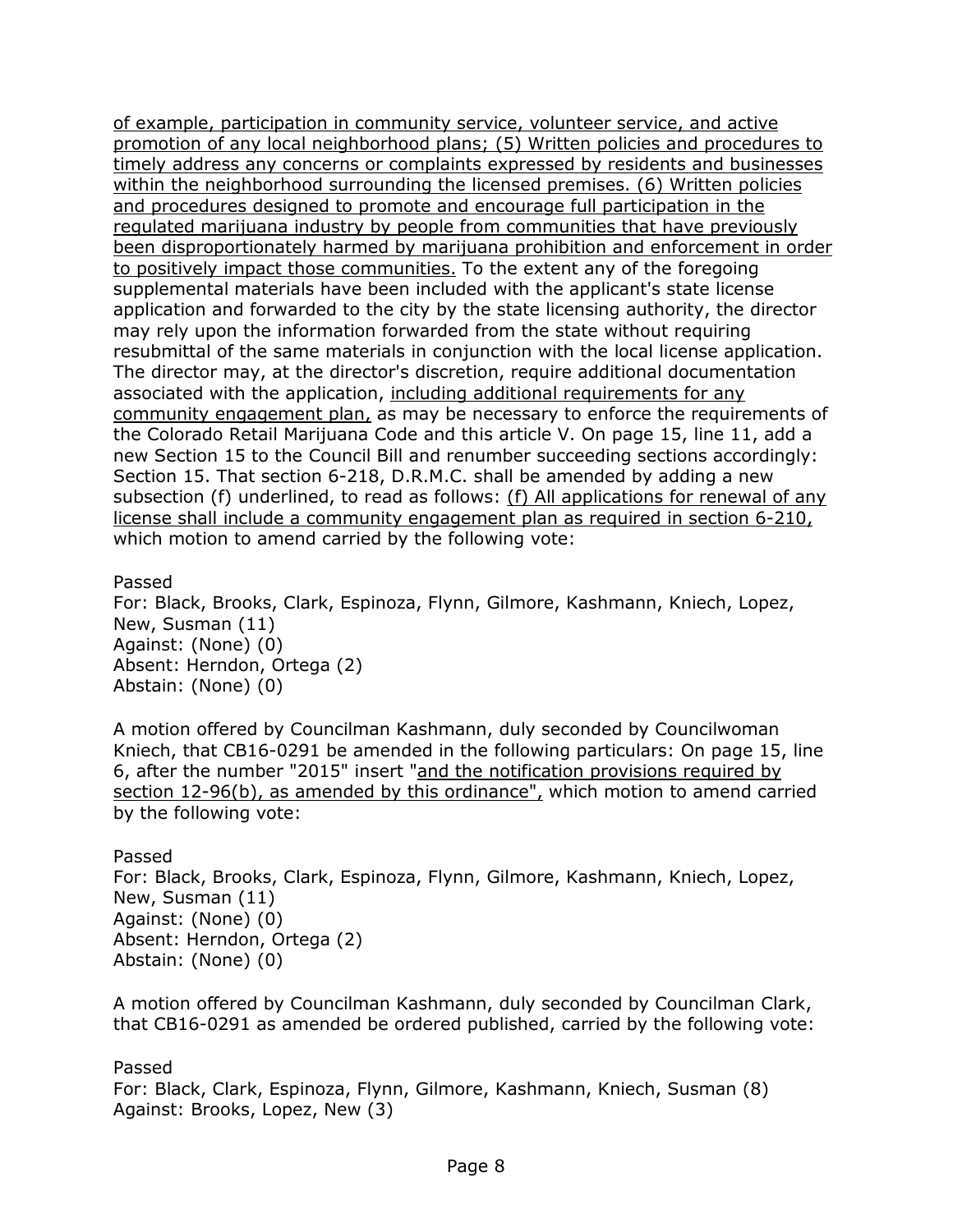Absent: Herndon, Ortega (2) Abstain: (None) (0)

Council took a recess.

**CB16-0293 A bill for an ordinance concerning the licensing and regulation of marijuana businesses, and in connection therewith, amending Article V of Chapter 6 of the Denver Revised Municipal Code to extend the time period during which eligibility for a new retail marijuana business license is limited to certain preexisting medical marijuana licensees, and amending Article XII of Chapter 24 of the Denver Revised Municipal Code to impose a moratorium on the issuance of new medical marijuana licenses through June 1, 2016, to be effective if and only if the City Council does not adopt an ordinance capping marijuana business licenses effective May 1, 2016. (Special Issues: Marijuana Moratorium)**

A motion offered by Council President Pro-Tem Lopez, duly seconded by Councilwoman Black, that CB16-0224, CB16-0225, CB16-0205, CB16-0154, CB16- 0229, CB16-0230, CB16-0184, CB16-0216, and CB16-0293 be ordered published en bloc, carried by the following vote:

Passed For: Black, Brooks, Clark, Espinoza, Flynn, Gilmore, Kashmann, Kniech, Lopez, New, Susman (11) Against: (None) (0) Absent: Herndon, Ortega (2) Abstain: (None) (0)

# **Recap of Bills to be Called Out**

## **Pre-Recess Announcement**

**Tonight there will be a required public hearing on CB16-0215, designating 4655 Humboldt Street, the Stadium Arena, as a structure of preservation. Anyone wishing to speak on this matter must see the Council Secretary to receive a speaker card to fill out and return to her during the recess of Council.** 

## **Recess**

Council took a recess.

# **Council Reconvenes and Resumes its Regular Session**

# **Public Hearings - Bills for Final Consideration**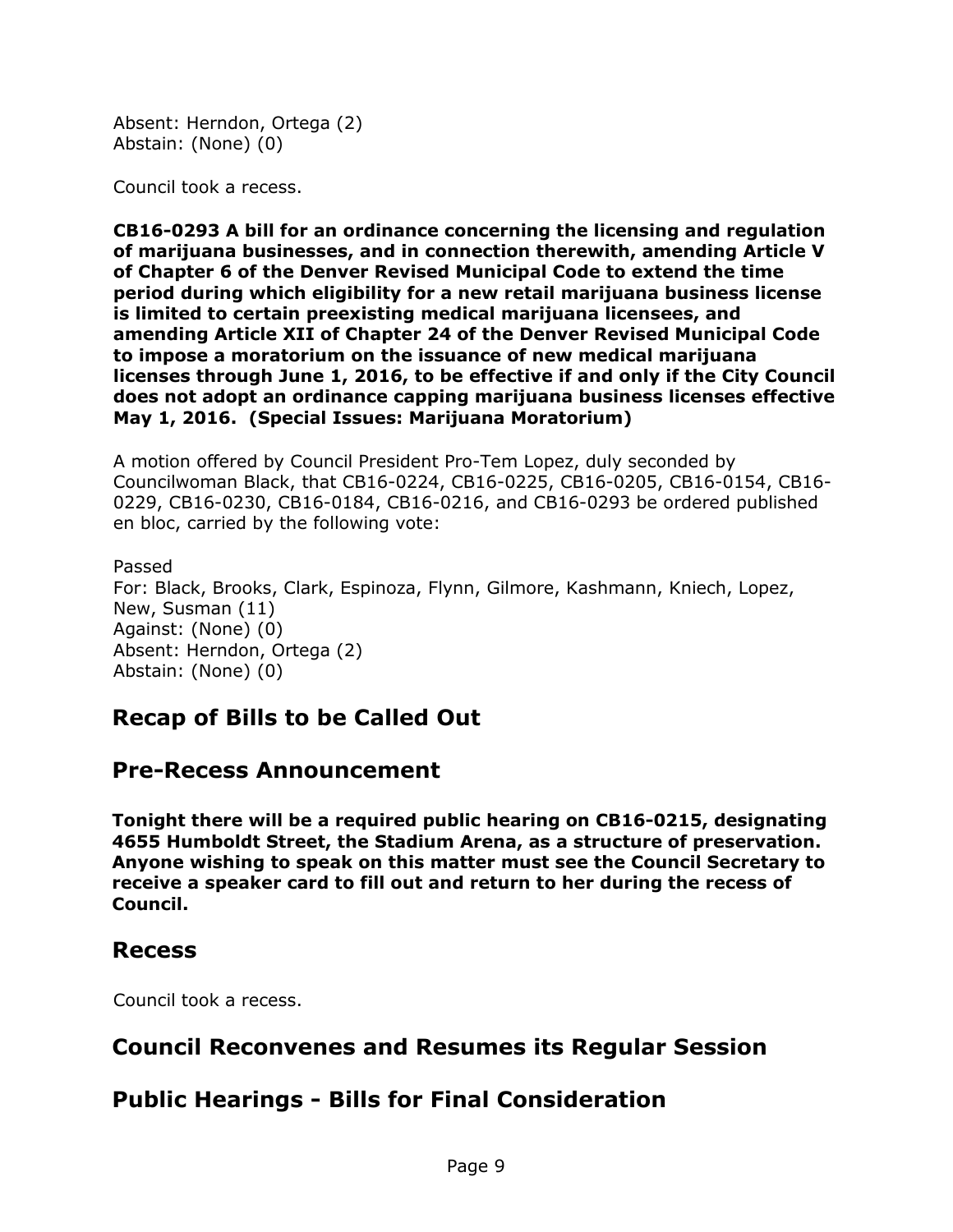## **Neighborhoods & Planning**

#### **CB16-0215 A bill for an ordinance designating 4655 Humboldt Street, the Stadium Arena, as a structure for preservation. (NEIGHBORHOODS AND PLANNING)**

A motion offered by Councilman Kashmann, duly seconded by Councilman Espinoza, that CB16-0215 be placed upon final consideration and do pass, carried by the following vote:

Passed For: Black, Brooks, Clark, Espinoza, Flynn, Gilmore, Kashmann, Kniech, Lopez, New, Susman (11) Against: (None) (0) Absent: Herndon, Ortega (2) Abstain: (None) (0)

Council sat as a Committee of the Whole commencing at 7:12 p.m., Council President Pro-Tem López presiding, to hear speakers on CB16-0215. Liz Adams, Kelly Leid, and John Olson signed up to speak in favor of the bill. No speakers signed up to speak in opposition of the bill. Kara Hahn of Community Planning and Development delivered the Staff Report.

# **Bills for Final Consideration**

## **Governance & Charter Review**

### **CB16-0204 A bill for an ordinance amending the classification and pay plan for employees in the Career Service and for certain employees not in the Career Service. (GOVERNANCE & CHARTER REVIEW)**

A motion offered by Councilman Kashmann, duly seconded by Councilwoman Susman, that CB16-0204, CB16-0206, and CB16-0149 be placed upon final consideration and do pass en bloc, carried by the following vote:

Passed For: Black, Brooks, Clark, Espinoza, Flynn, Gilmore, Kashmann, Kniech, Lopez, New, Susman (11) Against: (None) (0) Absent: Herndon, Ortega (2) Abstain: (None) (0)

**CB16-0206 A bill for an ordinance amending the classification and pay plan for employees in the Career Service and for certain employees not in the Career Service. (GOVERNANCE & CHARTER REVIEW)**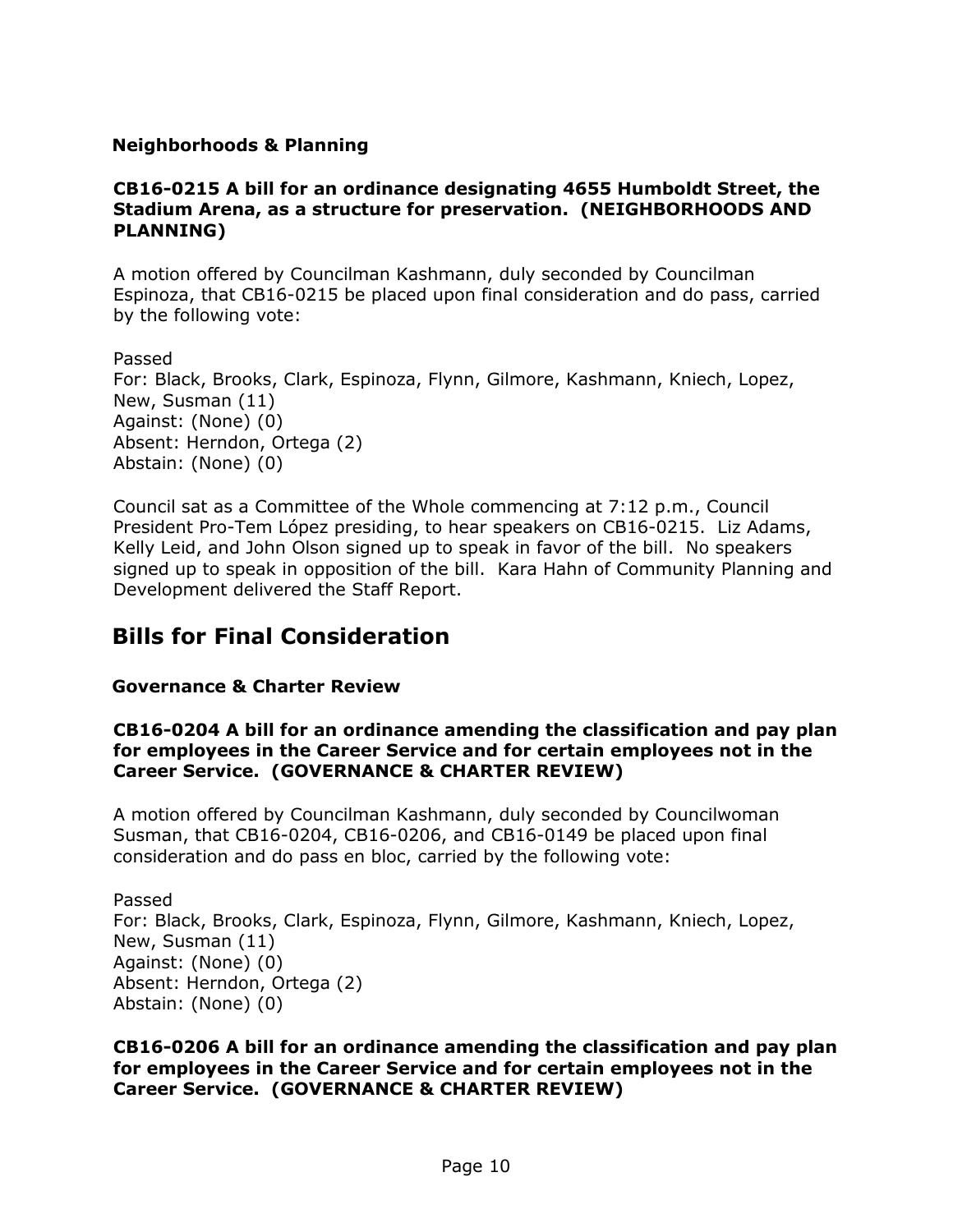A motion offered by Councilman Kashmann, duly seconded by Councilwoman Susman, that CB16-0204, CB16-0206, and CB16-0149 be placed upon final consideration and do pass en bloc, carried by the following vote:

Passed For: Black, Brooks, Clark, Espinoza, Flynn, Gilmore, Kashmann, Kniech, Lopez, New, Susman (11) Against: (None) (0) Absent: Herndon, Ortega (2) Abstain: (None) (0)

## **Infrastructure & Culture**

**CB16-0149 A bill for an ordinance approving a proposed Agreement between the City and County of Denver and Union Pacific Railroad Company to construct and operate a storm facility that crosses Union Pacific Property as part of the 33rd Street Outfall Project. (INFRASTRUCTURE & CULTURE)**

A motion offered by Councilman Kashmann, duly seconded by Councilwoman Susman, that CB16-0204, CB16-0206, and CB16-0149 be placed upon final consideration and do pass en bloc, carried by the following vote:

Passed For: Black, Brooks, Clark, Espinoza, Flynn, Gilmore, Kashmann, Kniech, Lopez, New, Susman (11) Against: (None) (0) Absent: Herndon, Ortega (2) Abstain: (None) (0)

## **Announcement**

**Dependent upon publication on Monday, May 16, 2016, Council will hold a required public hearing on CB16-0216 changing the zoning classification for 4800 Race Street. Any protests against CB16-0216 must be filed with the Council Offices no later than noon on Monday, May 9, 2016.** 

# **Adjourn**

There being no further business before the City Council, Council President Pro-Tem López adjourned the meeting at 7:43 p.m.

# **Pending**